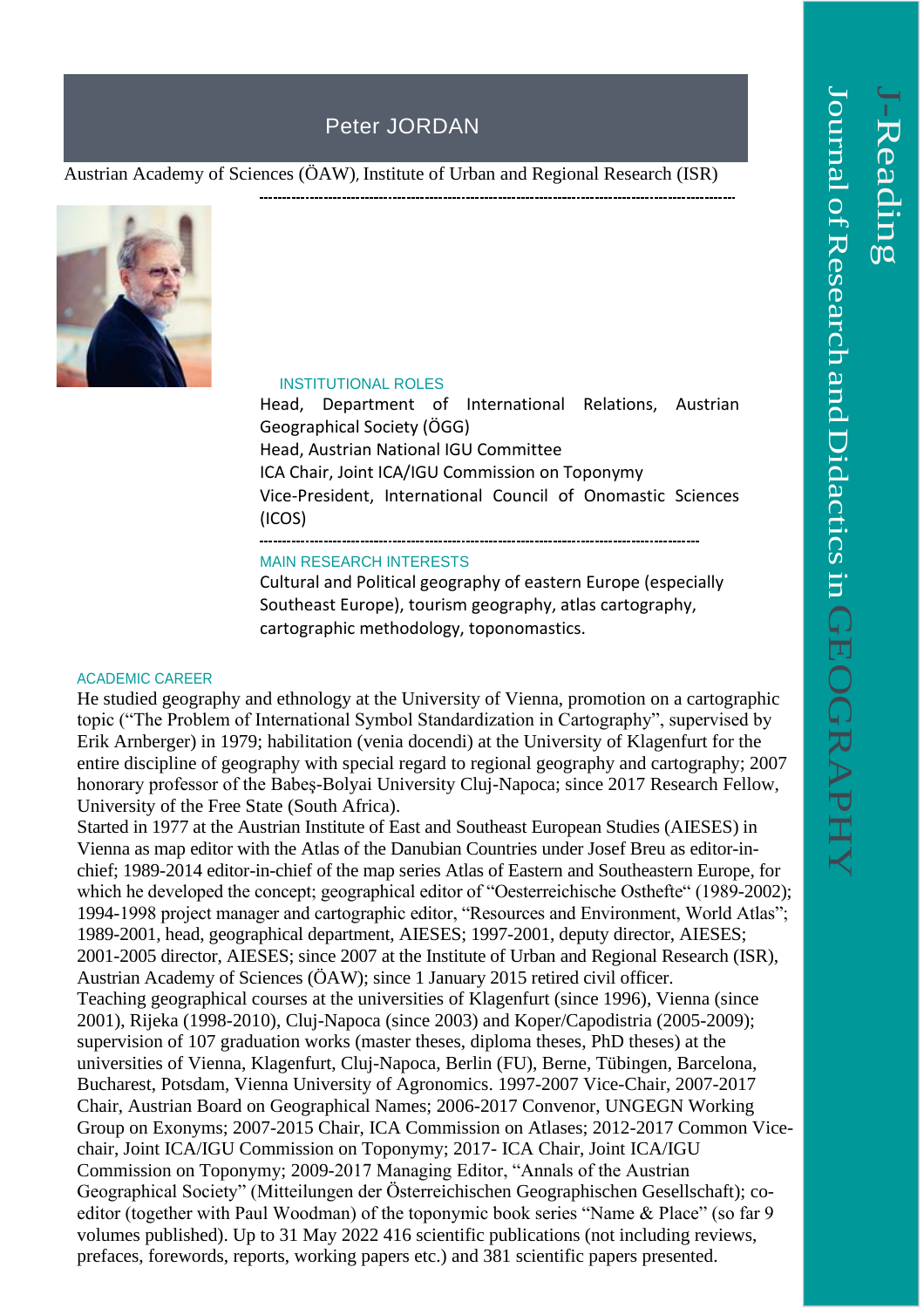### **Research projects conducted**

- "Atlas of Eastern and Southeastern Europe" on behalf of the Austrian Ministry of Science and Research
- "The Europe of the Regions: Strategies and Perspectives in the View of the Forthcoming Enlargement of the European Union (Part II on Bulgaria, Latvia, Lithuania, Malta, Romania, Slovakia and Turkey)", on behalf of the Committee of the Regions of the European Union (COR)
- "Settlement history and the danger of floods in the Vistula catchment" on behalf of the Austrian Ministry of Science and Research
- "Transcarpathia Bridgehead or Periphery?" supported by the Austrian National Bank
- Project manager and cartographic editor of the Russian-Austrian atlas project "Resources and Environment. World Atlas"
- Austrian place-name data base, supported by the Austrian National Bank
- "Examples of successful regional development in the rural space of Romania and Austria", funded by the Romanian National Council of Scientific Research in Higher Education (CNCS – UEFISCDI) and the Austrian Agency for International Cooperation in Education and Research
- "The politics and poetics of toponymy, identity and place in multilingual areas. A comparative study of Carinthia (Austria) and the Těšín area (Czechia)", funded by the Austrian Science Fund (FWF) and the Czech Grant Agency.

## **Current scientific functions**

- Vice-President, International Council of Onomastic Sciences (ICOS)
- ICA chair, Joint ICA/IGU Commission on Toponymy
- Non-Permanent Member, Permanent Committee on Geographical Names (StAGN)
- Chair, Austrian national committee for the International Geographical Union (IGU)
- Member, Executive Board, Austrian Geographical Society (ÖGG)
- Editor (together with Paul Woodman) of the toponymic book series "Name & Place. Contributions to Toponymic Literature and Research", Publisher Dr. Kovač, Hamburg, so far 8 volumes published.
- Editorial board member with the periodicals
	- o "Bulletin of Geography" (Toruń),
	- o "Romanian Review of Regional Studies" (Cluj-Napoca),
	- o "Review of Historical Geography and Toponomastics" (Timişoara),
	- o "Acta Universitatis Palackianae Olomucensis, Geographica" (Olomouc),
	- o "Földrajzi Értesitő Hungarian Geographical Bulletin" (Budapest),
	- o "Journal of Urban and Regional Analysis" (Bucharest [Bucureşti]),
	- o "Zbornik radova" (Belgrade [Beograd]),
	- o "Acta Geographica Croatica" (Zagreb),
	- o "Acta geographica Slovenica Geografski zbornik" (Ljubljana),
	- o "Geographia Napocensis" (Cluj-Napoca)
	- o "Bulletin of the National Museum" (Chişinău)
	- $\circ$ , Geography Policy Society" (Gdańsk)
	- o "Regional Statistics" [Területi Statisztika] (Budapest)
	- o "Czasopismo Geograficzne/Geographical Journal" (Warsaw [Warszawa])
	- o "Geografický časopis" (Bratislava)
	- o "Collana Studi i Ricerche" (Rome [Roma])
	- o "Overland, Geo. Journal of Geography, Geopolitics, Geoeconomics" (Rome)
	- o "Onomástica" (Barcelona)
	- o "Europäisches Journal für Minderheitenfragen" (Bozen/Bolzano)
	- o J-Reading. Journal of Research and Didactics in Geography (Rome)

### **Distinctions**

- 1978: Dr. Adolf Schärf Award
- 1995: Honorary Member, Croatian Geographical Society
- 2006: Honorary Member, Hungarian Geographical Society
- 2007: Honorary Professor, Babes Bolyai University Cluj-Napoca, Romania